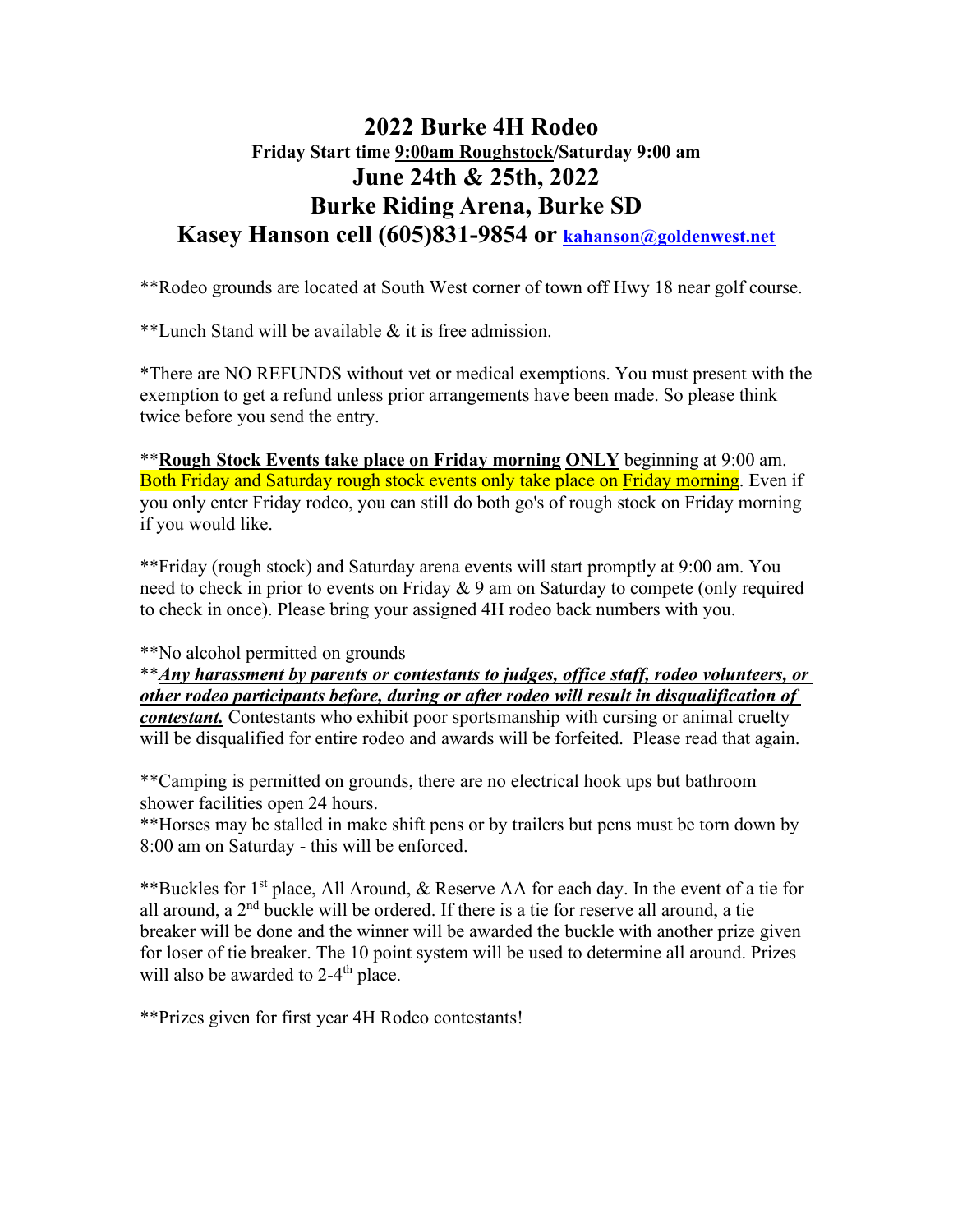## **2022 Burke 4H Rodeo** *Order of Events*

## **Fri - 9:00 a.m. –** check in prior for rough stock, before 11:00 am for other contestants

**Both Go's of Rough Stock –** in numbered order (check both Fri/Sat on entry to do both go's on Friday)

First Go: 1. Saddle Bronc, 2. Bareback, 3. Jr. Bareback Steers, 4. Sr. Bulls, 5. Jr. Cattle Riding

Second Go: 1. Jr. Bareback Steers, 2. Sr. Bulls, 3. Jr. Cattle riding, 4. Saddle Bronc, 5. Bareback

### **Friday at approximately 12:00 pm (noon) – timed events will start**

# **Order of Events:**

## **Small Arena Big Arena**

| Jr. Polebending                | Sr. Girl Breakaway-open gate       |
|--------------------------------|------------------------------------|
| Sr Polebending                 | Sr. Girl Ribbon Roping             |
| Sr. Girl Goat Tying            | Sr. Boy Calf Roping                |
| Jr. Boy Goat Tying             | <b>Steer Wrestling</b>             |
| Jr. Girl Goat Tying            | Sr. Team Roping                    |
|                                | Jr. Team Roping                    |
| Jr. Boy Breakaway (open gate)  | $Flags - boys$ then girls          |
| Jr. Girl Breakaway (open gate) | Barrels - Sr. Girls then Jr. Girls |
|                                |                                    |

\*\*Flags and Barrels may be rearranged depending on small arena to keep flow going